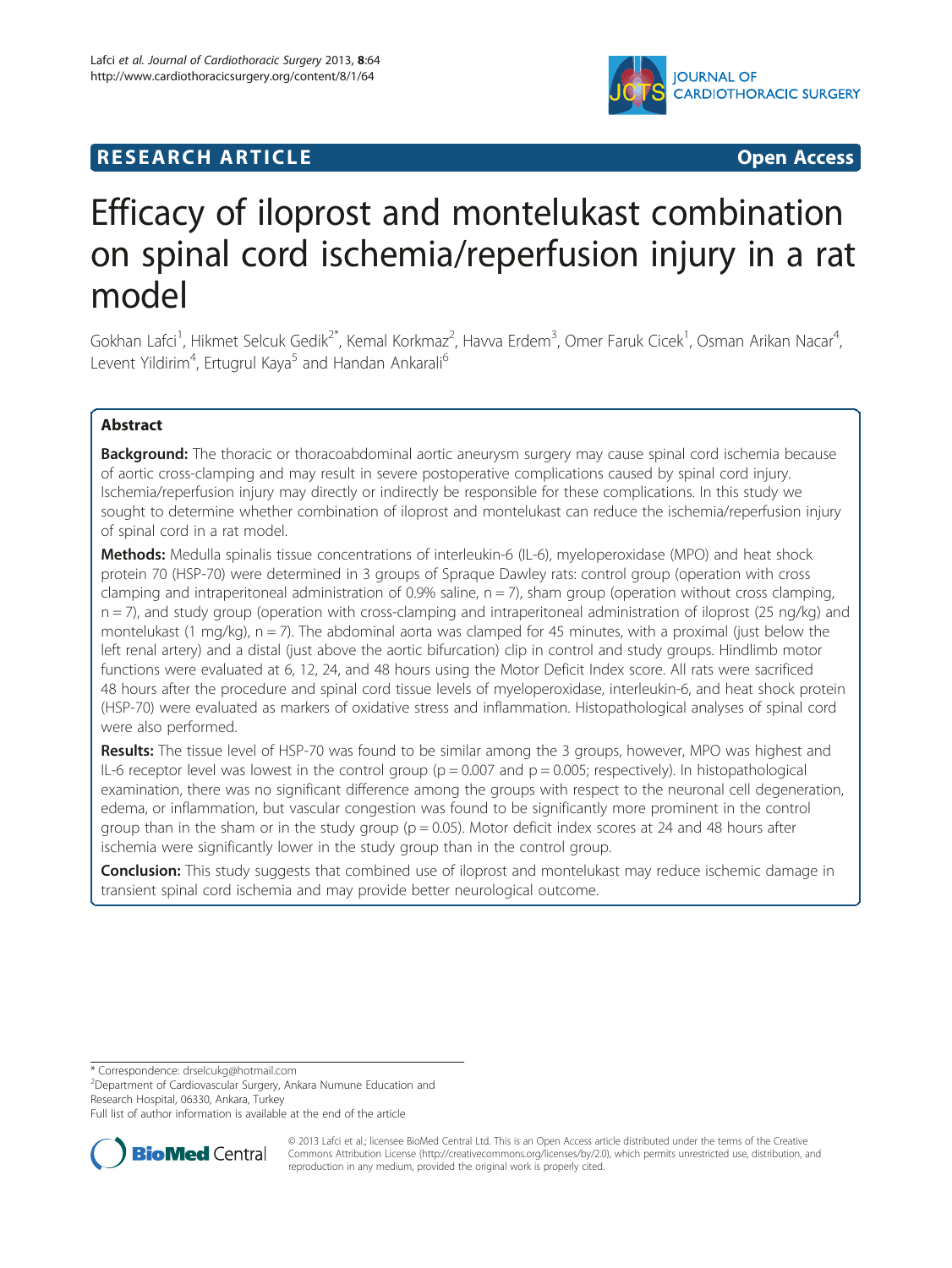# Background

The thoracic or thoracoabdominal aortic aneurysm surgery may cause spinal cord ischemia because of aortic crossclamping, and so severe postoperative complications may develop such as paraplegia [[1,2](#page-6-0)]. The incidence of paraplegia has been reported to be as high as 35% in some series [[3](#page-6-0)]. Several strategies have been applied for preventing paraplegia due to spinal cord ischemia and have included the use of shunts, systemic hypothermia, spinal fluid drainage, and ischemic preconditioning [\[4,5\]](#page-6-0).

Previous studies showed that release of oxygen free radicals by macrophages and neutrophils are associated with ischemia/reperfusion injury (IRI) and free radical generation, lipid peroxidation or influx of calcium into cells can cause neuronal cell death in the spinal cord [[6-8](#page-6-0)]. Cytokines such as interleukin-6 (IL-6) are important mediators of inflammatory response in ischemia. [[9](#page-6-0)]. Myeloperoxydase (MPO) is one of the distinct indicators for the tissue infiltration of neutrophilic granulocytes and increased MPO activity as a response to the IRI is reported in the end organ tissue [\[10](#page-6-0)]. On the contrary, the cellular stress response can mediate cellular protection through expression of heat shock protein (HSP-70), which can interfere with the process of apoptotic cell death [\[11\]](#page-6-0).

In literature some antioxidative and antiinflammatory agents like simvastatin [[12\]](#page-6-0), or N-acetylcysteine [[13](#page-6-0)] are used to prevent paraplegia due to aortic ischemia in animal models. Iloprost, a stable prostacyclin analog that contributes to inhibition of platelet aggregation, vasodilatation and cytoprotection, has been considered as a neuronal cell saver and used in some experimental studies [[14](#page-6-0),[15](#page-6-0)]. Montelukast, is a selective cysteinyl leukotriene (CysLT1) receptor antagonist. Since cysteinyl leukotrienes including LTC4, LTD4 and LTE4 are potent inflammatory mediators involved in the central nervous diseases such as ischemia [\[17\]](#page-6-0), montelukast is used for the prevention of IRI in animal studies [[16,17\]](#page-6-0). In this study we sought to determine whether combination of iloprost and montelukast can reduce the IRI of spinal cord in a rat model.

### Methods

## Animal preparation

This study was approved by the Animal Experimental Committee of Duzce University Graduate School of Medicine Animal care and all procedures were performed according to the guide for the care and use of laboratory animals by the National Institutes of Health.

A total of 21 male Spraque-Dawley rats weighed between 250 and 350 gr were used for the experiment. None of them had any neurological disorders before operation.

#### Study groups

Twenty one rats were randomly allocated into 3 groups. In the sham group  $(n = 7)$  laparatomy was performed in

the same way but without aortic occlusion. In the control group  $(n = 7)$ , after laparotomy, abdominal aorta was clamped for 45 minutes with a proximal (just below the left renal artery) and a distal (just above the aortic bifurcation) clip. In the study group  $(n = 7)$  iloprost  $(25 \text{ ng/kg})$  and montelukast (1 mg/kg) were administered intraperitoneally for 30 minutes before and during the same clamping procedure as in control group. 400 IU/kg of heparin was administered intraperitoneally to all animals immediately before the procedure. All cross-clamped groups were reperfused after spinal cord ischemia of 45 minutes.

#### Montelukast sodium parenteral preparation method:

We did not have commercial parenteral form of montelukast. For this reason parenteral form was prepared from oral tablets. Ten tablets of montelukast 10 mg (Onceair<sup>®</sup> Merck & Co. Inc., Whitehouse Station, NJ, USA) was dissolved in 10 milliliters of ethanol. The solution was centrifuged for 5 minutes at 5000 rpm, ethanol-insoluble excipients were precipitated and the supernatant was taken. Obtained supernatant was filtered in 0.2 mM filter. The resulting solution was concentrated with evaporation method and reduced to a volume of 3 ml. In this solution, there was approximately 30 mg/ mL concentration of montelukast sodium. 100 mL of this solution is injected into the high-performance liquid chromatography (HPLC) system semipreparative each time and were fractioned according to time of extracting from chromatogram.

Method which has been previously validated in HPLC device is as follows: TSP HPLC device was used [\[18\]](#page-6-0). Mobile phase was water-acetonitrile (5:95 vv) of 3 mL/min rate was used. Filled with C18 10x250 mm (5 mm particle diameter) RP Semipreparative (ACE) column was used. Measurings have done with 225 nm wavelength UV detector. Solutions HPLC grade were used.

Peak of montelukast sodium was at 12.115 minutes in HPLC chromatogram. Fraction was began to gather at the beginning of the peak and terminated at the end of peak. Same process was repeated until amount of montelukast sodium reached the desired level in the obtained fraction (approximately 20 again), and fractions were collected together.

The amount of drug obtained from the fraction was measured by analytical HPLC. Commercial preparation of Onceair was used as the standard for measuring. 1 tablet dissolved in 10 ml of ethanol and stock solution was obtained. Three different calibration standards established by dilution of this solution. Calibration curve was created by the ratio of the peak areas of montelukast sodium. 5 mL was injected into the fraction obtained from the analytical system. In this method, 1 mL/min rapid wateracetonitrile (5:95 vv) was used as the mobile phase. 4.6 × 250 mm C18 filled (5 mm particle diameter) RP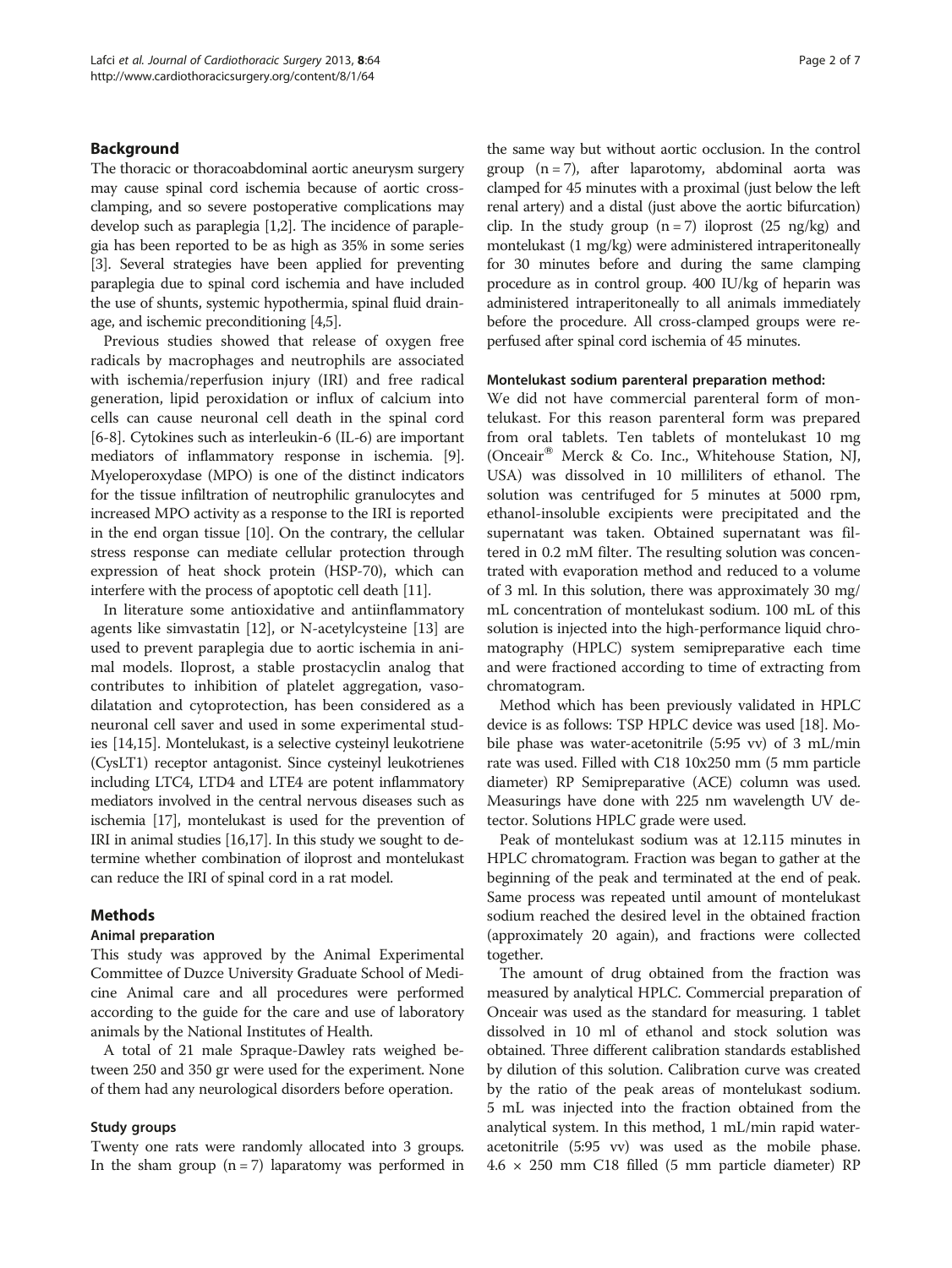analytical column was used (ACE). UV detector at a wavelength of 225 nm was measured.

As a result of this analysis, the purity and concentration of montelukast sodium which obtained with fraction were measured. The amount of montelukast sodium was determined by placing the peak area of obtained fraction in HPLC into calibration curve (Figure 1). Liquid phase in fraction evaporated. The remaining balance substantially diluted with distilled water to provide 10 mg/mL concentration. Purity ratio was found as 97.874%, respectively (Figure [2](#page-3-0)).

The obtained pure montelukast sodium solution was filtered with 0.2 mm membrane filter to provide sterilization, and injected rats as 1 mg/kg intraperitoneal dose (0.1 mL per kg, 0.025 mL injection, for example 250 g rat).

# Operative Procedure and Technique

Rats were premedicated with ketamine (50 mg/kg) and xylazine (5 mg/kg) intraperitoneally. The maintenance of anesthesia was established with intermittent delivery of ketamine, without endotracheal intubation and mechanical ventilation. Intraperitoneal cephalosporine (10 mg/kg) was administered before skin incision. Postoperative analgesia was provided with tramadol per 12 hours. Temperature probe was inserted into the rectum.

After the surface cleaning of the surgical area and standard midline laparatomy, the abdominal aorta was explored trough a transperitoneal approach retracting the intestines. The spinal cord ischemia was induced by clamping the aorta with mini aneurysm clamp between just below the left renal artery and just proximal to the aortic bifurcation. Temperature was maintained between 36.5 and 37.5°C during the spinal procedure with heating lamp. At the end of surgery anterior abdominal wall was sutured by using 5/0 polypropylene suture in all rats.

At 48th hour all animals were anesthetized with penthobarbital (20 mmg/kg) and sacrificed. The spinal cord tissue was extracted and fixed in buffered formalin for 7 days to analyze the tissue level of HSP-70, IL-6 and MPO and histopathological examination.

### Neurological Assessment

After reperfusion, two of the study authors who are blinded to the groups of the animals have evaluated the hindlimb motor function at 6, 12, 24, and 48 hours using the Motor Deficit Index (MDI) score, which was measured by ambulation and placing/stepping responses [\[19\]](#page-6-0). Walking with lower extremities was graded as follows: 0 normal, (symmetrical and coordinated ambulation); 1 toes flat under body when walking, but ataxia present; 2 knuckle walking; 3 unable to knuckle walk but some movement of the hindlimbs; and 4 no movement or drags lower extremities. A motor deficit index was calculated for each rat at each time interval.

For evaluation of sensory function, the placing/stepping reflex was assessed based on the dragging movements and responses of the hindpaw dorsum. A coordinating lifting, placing and stepping responses were observed when touching the hindpaw. Then, sensorial function was graded as follows: 0 normal; 1 some response present (weak); and 2 no response to pinch.

The maximal MDI score was 6 (score of 4 for ambulation and 2 for the placing/stepping reflex).

#### Histopathological Assessment

In all animals after midline laparotomy spinal cord tissue was removed and fixed in 10% formalin for histopathological examination. Paraffin sections (4 μm thickness) were prepared. 5 μm thick sections were placed on polylysinecoated slides and stained with hematoxylin and eosin (H & E). The slides were evaluated under light microscopy (Olympus BX51; Olympus Corp., Tokyo, Japan) at 200 × magnification in terms of neuronal cell degeneration, edema, vascular congestion and inflammation. Histopathological assessment was performed by a study author, who is blinded to the groups of the animals.

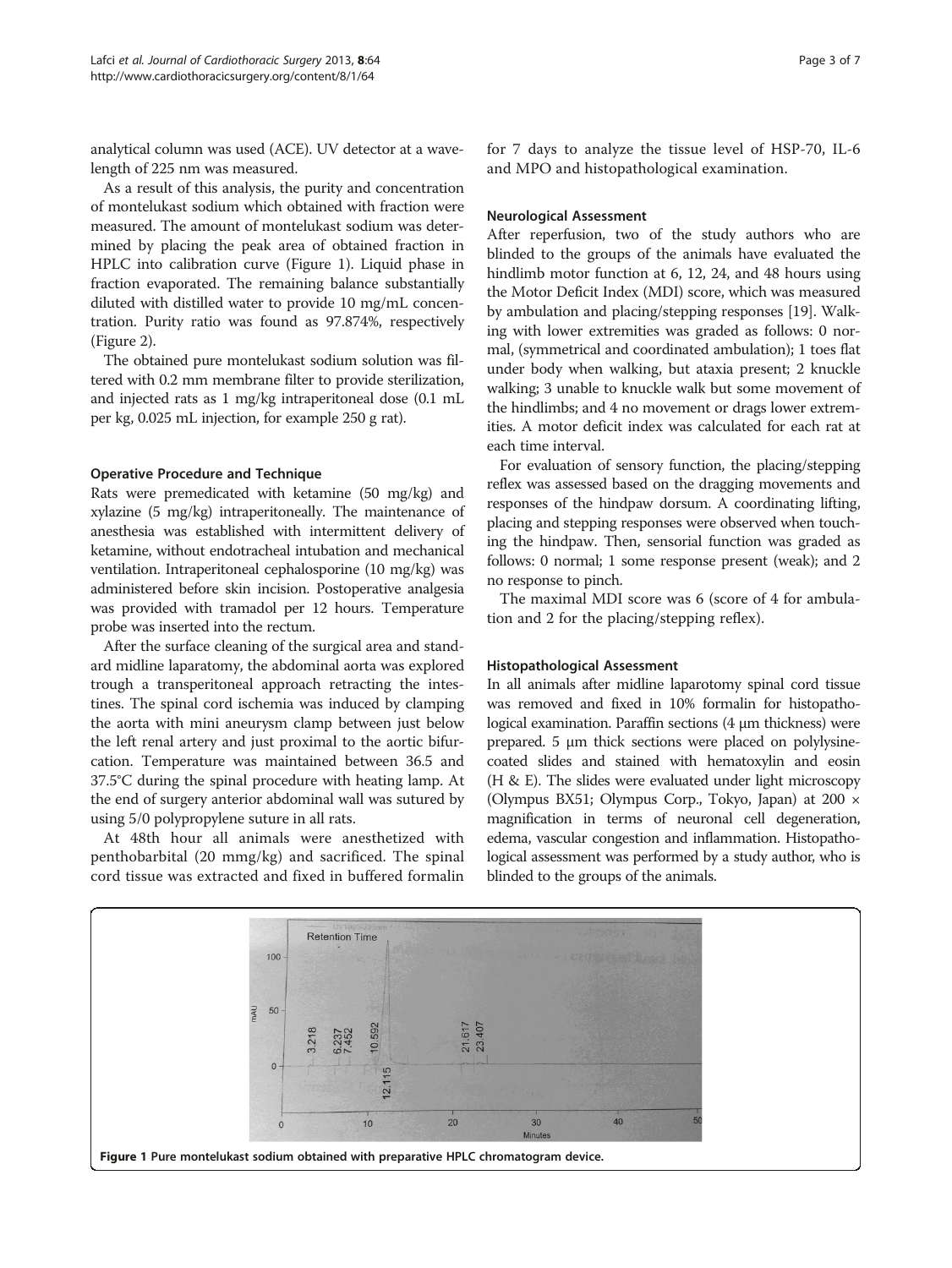<span id="page-3-0"></span>

| <b>Retention Time</b> | Area    |         | <b>Area Percent Integration Codes</b> |
|-----------------------|---------|---------|---------------------------------------|
| 3.218                 | 17195   | 0.327   | <b>MM</b>                             |
| 6.237                 | 6228    | 0.119   | <b>MM</b>                             |
| 7.452                 | 5368    | 0.102   | <b>MM</b>                             |
| 10.592                | 5119    | 0.097   | <b>MM</b>                             |
| 12.115                | 5143884 | 97.874  | <b>MM</b>                             |
| 21.617                | 33156   | 0.631   | <b>BD</b>                             |
| 23.407                | 44671   | 0.850   | <b>VB</b>                             |
|                       | 5255621 | 100.000 |                                       |

# Immunohistochemical Assessment

#### Analysis of HSP

Paraffin sections (4 μm thick) were prepared. Tissue sections were deparaffinized and hydrated in xylenes and graded alcohol. The sections were incubated with primary anti-HSP70 (clone BRM.22, dilution 1/80, Biogenex, San Ramon, California) diluted in buffer. Phosphate-buffered saline (PBS) was used as negative control.

# Analysis of IL-6

The polyclonal anti-human IL-6 receptor antibody C-20 (Santa Cruz Biotechnologies, Santa Cruz, CA, USA) was used for the immunohistochemical detection of IL-6 receptor. This antibody was diluted 1:20. IL-6 receptor immunostaining was also performed according to a streptavidin-biotin-peroxidase protocol. The secondary anti-rabbit antibody was diluted 1:500. Negative controls were performed by omitting the first antibody.

# Analysis of MPO

The spinal cord tissue MPO activity was evaluated immuno-histochemically using an anti-MPO kit according to the manufacturer's protocol. Briefly, samples on polylysine-coated slides were deparaffinized and rehydrated. Then, the microwave antigen retrieval procedure was performed, and the samples were incubated in a 3%  $H<sub>2</sub>O<sub>2</sub>$  solution to inhibit endogenous peroxidase. To block nonspecific background staining, the sections were incubated with a blocking solution. Then, the sections were incubated with primary anti-MPO antibody, followed by incubation with biotinylated goat antimouse antibody. After incubating with the chromogenic substrate (DAB), the sections were counterstained with H & E.

The slides were examined under a light microscope. The staining of cytoplasmic MPO in the neutrophils was evaluated, and the results were expressed as the percentage of neutrophils cytoplasmically stained positive for MPO.

Tissues with no evidence of staining, or only rare scattered positive cells, less than 3%, were recorded as negative. The immunohistochemical results were evaluated for intensity and frequency of staining. The intensity of staining was graded as 0 (negative), 1 (weak), 2 (moderate), and 3 (strong). The frequency was graded from 0 to 4 by the percentage of positive cells as follows: grade 0, <3%; grade 1, 3-25%; grade 2, 25-50%; grade 3, 50-75%; grade 4, more than 75%. The index score was the product of multiplication of the intensity and frequency grades, which was then classified into a 4 point scale: index score  $0 =$  product of 0, index score  $1 =$  products 1 and 2, index score  $2 =$  products 3 and 4, index score 3 = products 6 through 12.

Table 1 Immunohistochemical results of the medulla spinalis tissue

|            | Grade | Control group |              | Sham group     |         | Study group    |              | P value |
|------------|-------|---------------|--------------|----------------|---------|----------------|--------------|---------|
|            |       | <b>Number</b> | %            | <b>Number</b>  | $\%$    | <b>Number</b>  | %            |         |
| <b>MPO</b> | 0     |               | 28.6         |                | 100     | 5              | 71.4         | 0.007   |
|            |       | 5             | 71.4         | $\mathbf{0}$   | $\circ$ |                | 28.6         |         |
| <b>HSP</b> | 0     | C.            | 28.6         | $\overline{4}$ | 57.1    | 5              | 71.4         | 0.373   |
|            |       | 4             | 57.1         | 3              | 42.9    | 2              | 28.6         |         |
|            | 2     |               | 14.3         | $\mathbf{0}$   | $\circ$ | $\Omega$       | $\mathbf{0}$ |         |
| $IL-6$     | 0     | $\Omega$      | $\mathbf{0}$ | 5              | 71.4    | $\overline{4}$ | 57.1         | 0.005   |
|            |       |               | 100          | $\mathcal{P}$  | 28.6    | 3              | 42.9         |         |
|            |       | $\Omega$      | $\Omega$     | $\mathbf{0}$   | $\circ$ | $\Omega$       | $\Omega$     |         |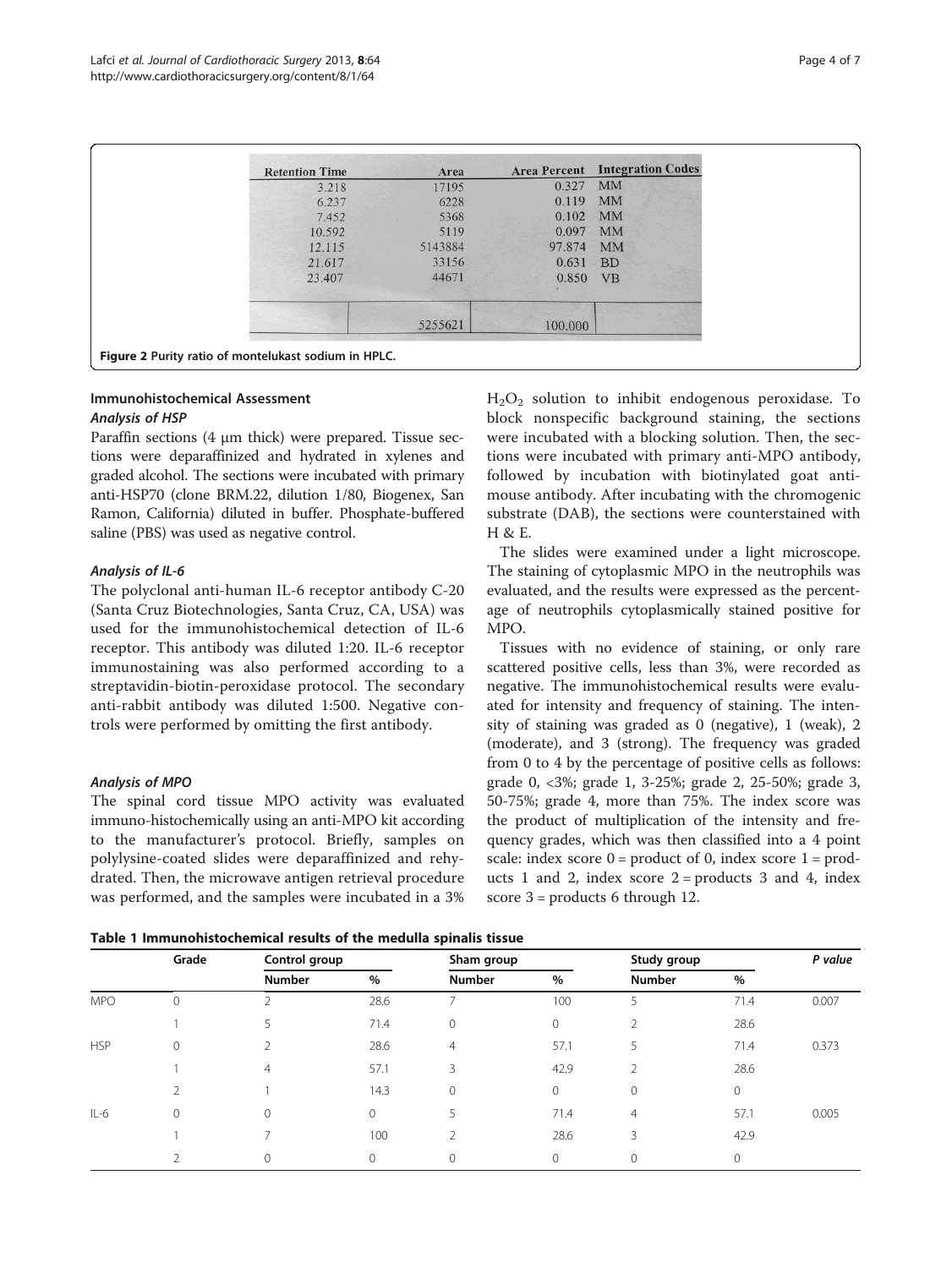| H&E               | Grade          | Control group  |              | Sham group     |      | Study group    |      | P value |
|-------------------|----------------|----------------|--------------|----------------|------|----------------|------|---------|
|                   |                | Number         | $\%$         | <b>Number</b>  | $\%$ | <b>Number</b>  | $\%$ |         |
| Edema             | $\mathbf 0$    | $\mathbf 0$    | $\mathbf 0$  | $\overline{4}$ | 57.1 | 3              | 42.9 | 0.06    |
|                   |                | 6              | 85.7         | 3              | 42.9 | $\overline{4}$ | 57.1 |         |
|                   | 2              |                | 14.3         | $\mathbf 0$    | 0    | $\mathbf 0$    | 0    |         |
| Cell Degeneration | $\mathbf 0$    |                | 14.3         | $\overline{4}$ | 57.1 | 3              | 42.9 | 0.289   |
|                   |                | 5              | 71.4         | $\overline{2}$ | 28.6 | $\overline{4}$ | 57.1 |         |
|                   | 2              |                | 14.3         |                | 14.3 | $\mathbf 0$    | 0    |         |
| Inflammation      | $\mathbf 0$    | 3              | 42.9         | $\overline{4}$ | 57.1 | 4              | 57.1 | 0.304   |
|                   |                | $\mathbf 0$    | $\mathbf{0}$ | $\mathbf 0$    | 0    | $\mathbf{0}$   | 0    |         |
|                   | $\overline{2}$ | $\overline{2}$ | 28.6         | 3              | 42.9 | 3              | 42.9 |         |
|                   | 3              | $\overline{2}$ | 28.6         | $\mathbf 0$    | 0    | $\mathbf 0$    | 0    |         |
| Congestion        | $\mathbf 0$    |                | 14.3         | 5              | 71.4 | $\overline{4}$ | 57.1 | 0.05    |
|                   |                | 6              | 85.7         | $\overline{2}$ | 28.6 | 3              | 42.9 |         |

#### Statistical Analysis

Statistical analysis and calculations were performed by using SPSS 15 for Windows (Chicago,IL). Results were expressed as the mean (standard error mean). Kruskal-Wallis analysis of variance was used to detect differences among groups and statistical comparisons were made using the Mann–Whitney U test. A  $p$  value of  $\leq$  05 was considered statistically significant.

## Results

There was no statistically significant difference among the groups with respect to the body temperature. The tissue level of HSP-70 was found to be similar among the 3 groups, however, MPO and IL-6 receptor levels were lowest in the study group  $(p = 0.007$  and  $p = 0.005$ ; respectively) (Table [1](#page-3-0)).

Figure 3 Hematoxylin and Eosin x200 staining of the medulla spinalis tissue.

In histopathologic examination, there was no significant difference among the groups with respect to the neuronal cell degeneration, edema, or inflammation, but vascular congestion was found to be significantly more prominent in the control group than in the sham or in the study group  $(p = 0.05)$  (Table 2 and Figure 3).

Ischemic injury assessed by MDI score of hindlimb was shown in Figure 4. Motor deficit index scores at 24 and 48 hours after ischemia were significantly lower in the study group than in the control group.

## **Discussion**

This study proposes that prophylactic administration of iloprost-montelukast combination can reduce ischemia-

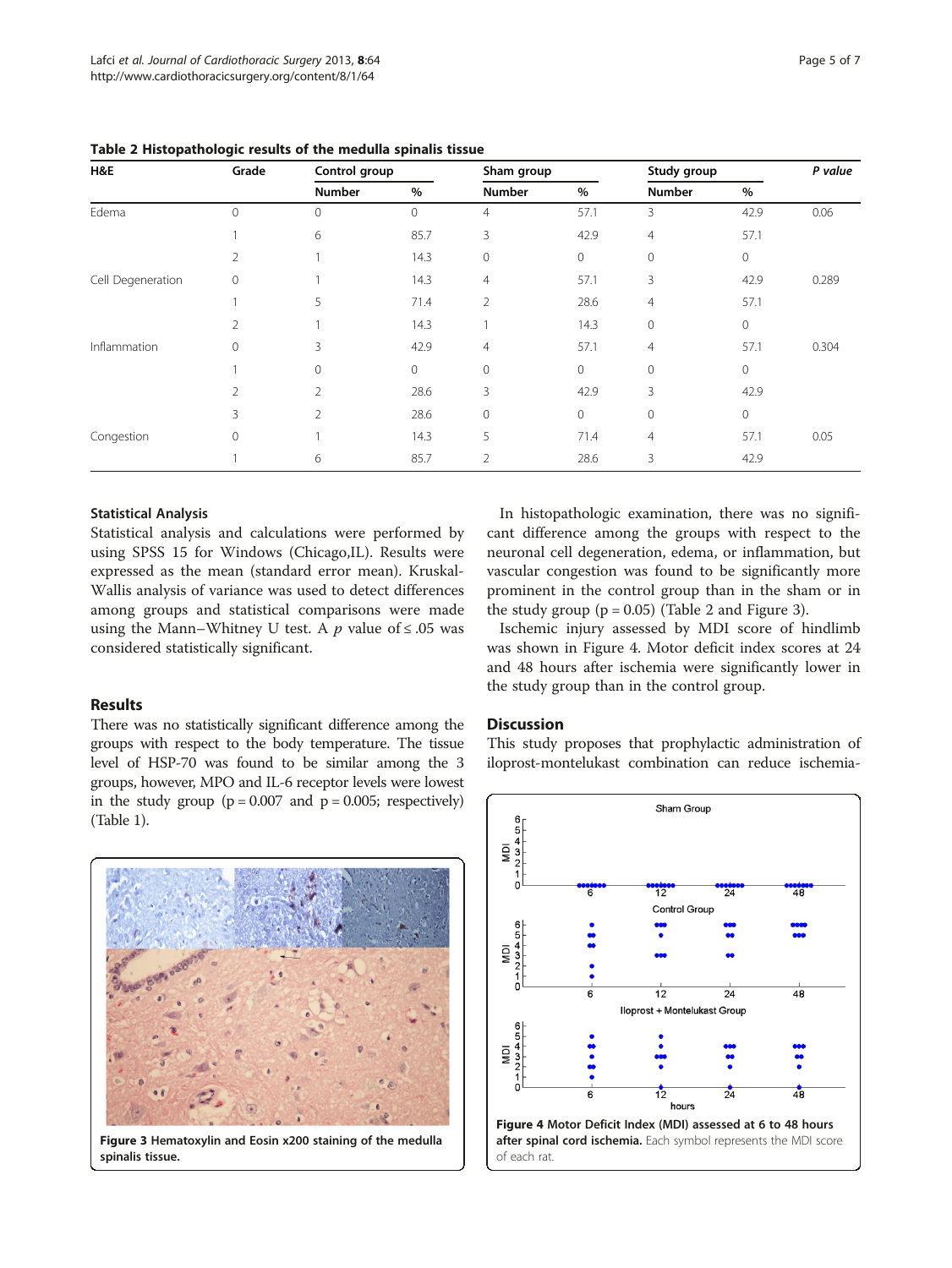reperfusion injury of spinal cord in an aortic occlusion model of rats. Paraplegia is an uncommon but devastating complication, which appears after thoracic or thoracoabdominal aortic surgery due to low perfusion pressure in spite of various surgical and pharmacological interventions [[20,21\]](#page-6-0). The reported incidence of paraplegia ranges from 3.8% to 17.6% [[22](#page-6-0)].

Arterial vascularization of the spinal cord is similar in rat and man, with a heterosegmental aorta and few anterior radicular arteries reaching the anterior spinal artery [[23](#page-6-0)]. In addition, a rat model provides important advantage for animal studies such as maintenance of normothermia throughout the operation and the development of prominent paraplegia after procedure [[24](#page-6-0)]. So, many studies have been designed to detect the protective effects of different pharmacological agents during ischemia of the spinal cord in rat models as in our study.

In a previous study, Smith et al. [\[25](#page-6-0)] accounted for mechanism of the spinal cord IRI. They have evaluated inflammatory chemokine concentrations (interleukin-1β, IL-6, keratinocyte-derived cytokine, macrophage inflammatory protein-α, monocyte chemotactic protein-1 and TNF- $\alpha$ ), which increased and peaked at 6 hours and 36 to 48 hours after reperfusion and they have suggested that IRI of spinal cord includes 2 phases: ischemic attack and subsequent inflammatory enhancement of the injury. Since inflammation plays a key role in spinal cord IRI, we analyzed spinal cord tissue level of IL-6 receptor, HSP70 and MPO activity to evaluate the role of iloprostmontelukast combination on the prevention of IRI. Decreased MPO activity in the study group suggests that this combination might be protective against spinal cord injury via decreased neutrophil-mediated inflammation.

In literature there are several studies that evaluating the protective effects of the different pharmacological agents and their combination (simvastatin, pentoxifylline, ilioprost and N-acetylcysteine combination, etc.) on the spinal cord IRI [\[12,26](#page-6-0)]. In addition to other pharmacological effects, both iloprost and montelukast are shown to be neuroprotective against IRI [\[16,27-29\]](#page-6-0). Montelukast, which is a CysLT1 receptor antagonist, has a dose and time dependent neuroprotective effect against IRI in a mice model and its recommended effective doses are 0.1- 1.0 mg/kg, a therapeutic window of 30 minutes even when administrated 30 min after ischemia [\[16,30\]](#page-6-0). Previously, Ersahin et al. [[31](#page-6-0)] showed that in a rat model of spinal cord injury montelukast has neuroprotective and antiapoptotic effects on the spinal cord and it also ameliorates bladder tissue damage. They suggest that these effects are mediated by the inhibition of lipid peroxidation, neutrophil accumulation, and pro-inflammatory cytokine release. In another experimental study Genovese et al. [[32\]](#page-6-0) also showed that montelukast can reduce the spinal cord inflammation and tissue injury, neutrophil infiltration, TNF- $\alpha$ , COX-2 and pERK1/2 expression, PGE<sub>2</sub> and LTB<sub>4</sub> production, and apoptosis. In the present study, we sought to explore the possible additive or synergistic effect of iloprost and montelukast combination on the prevention of IRI and we found that both histopathological findings and clinical scores favor prophylactic use of these combinations in this rat model of spinal cord injury. Since two important inflammatory markers, MPO and IL-6 receptors, were found to be lower in the study group than in the control group, we propose that anti-inflammatory effects of this drug combination may reduce ischemic damage to the spinal cord. Absence of difference among 3 groups with respect to the HSP-70 level suggests that antiapoptotic effect of this combination as a cell protective mechanism could not be concluded from this study.

Main limitation of the present study is preparation of the parenteral form of montelukast from oral tablets due to the absence of commercial parenteral form of this drug in our country.

#### Conclusions

This study suggests that in rat model of spinal cord injury prophylactic use of iloprost-montelukast combination may reduce ischemic damage of spinal cord via anti-inflammatory effects and may provide better neurological outcome. Efficacy of different dosage strategies and different administration durations of these drugs should be evaluated in further studies.

#### Abbreviations

IL-6: Interleukin-6; MPO: Myeloperoxidase; HSP-70: Heat shock protein 70; IRI: Ischemia reperfusion injury; CysLT1: Cysteinyl leukotriene 1; LTC4: Leukotriene C4; LTD4: Leukotriene D4; LTE4: Leukotriene E4; LTB4: Leukotriene B4; TNF-α: Tumor necrosis factor- α; COX-2: Cyclooxygenase-2; pERK1/2: Phosphorylated extracellular signal regulated kinase 1/2; PGE<sub>2</sub>: Prostaglandin E2; HPLC: High-performance liquid chromatography; H & E: Hematoxylin and eosin; MDI: Motor deficit index.

#### Competing interests

The authors declare that they have no competing interests.

#### Authors' contributions

GL carried out the design and conduction of the study. HSG, KK and OFC participated in the design of the study. HE carried out the histopathological examination. OAN and LY carried out the neurological examination. EK prepared the parenteral form of montelukast. HA performed the statistical analysis. All authors read and approved the final manuscript.

#### Acknowledgments

We would like to thank Dr. Kumral Cagli for her help in revising the manuscript critically for important intellectual content. The authors received no financial support for the research, authorship, and/or publication of this article.

#### Author details

<sup>1</sup>Department of Cardiovascular Surgery, Turkiye Yuksek Ihtisas Hospital 06100, Ankara, Turkey. <sup>2</sup>Department of Cardiovascular Surgery, Ankara Numune Education and Research Hospital, 06330, Ankara, Turkey. <sup>3</sup>Department of Histopathology, Medical Faculty, Duzce University, Konuralp Duzce, Turkey. <sup>4</sup> Department of Neurosurgery, Ankara Numune Education and Research Hospital, 06330, Ankara, Turkey. <sup>5</sup>Department of Pharmacology,